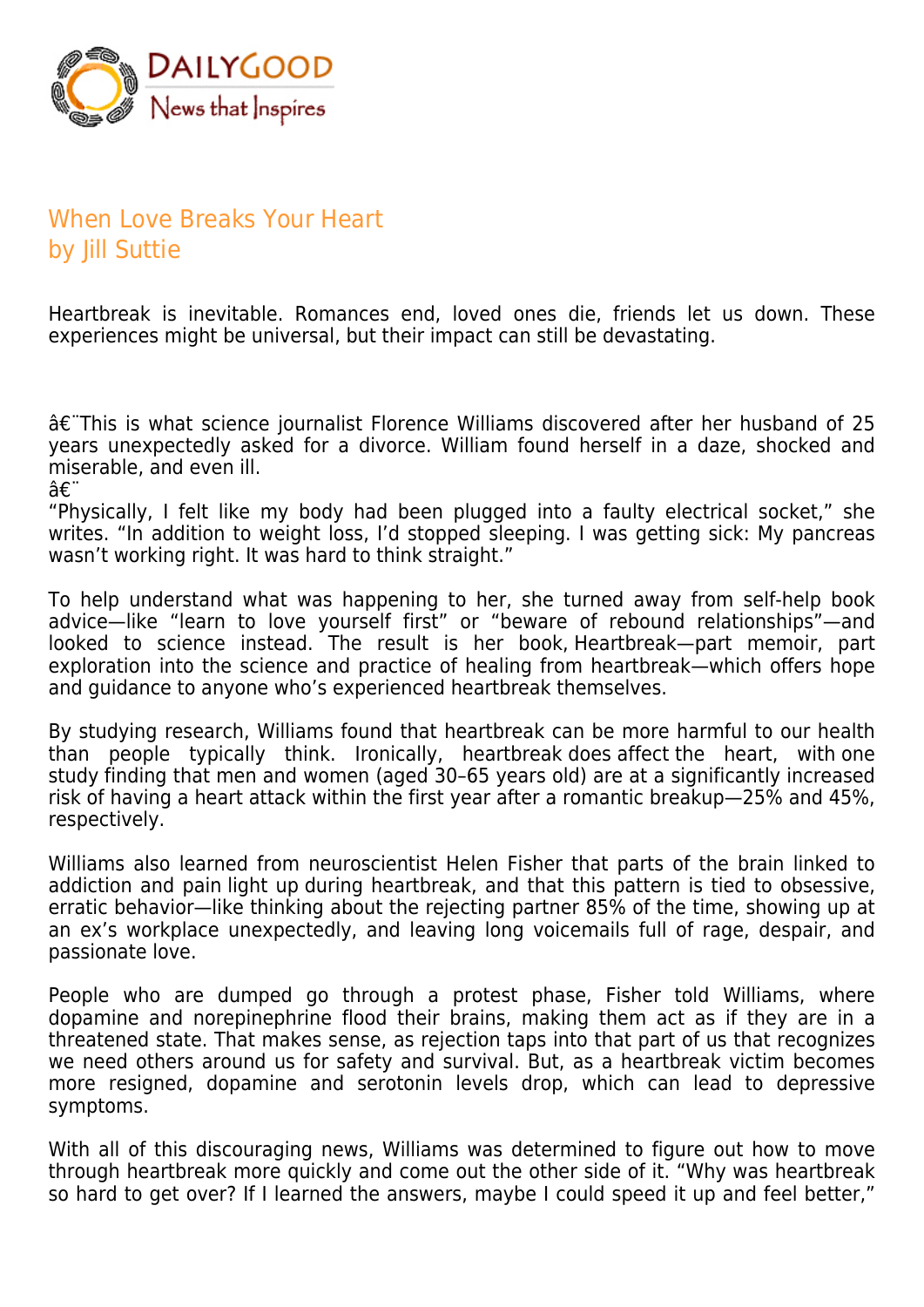she writes.

Here are some tips that helped her get through her own heartbreak.

Don't take rejection personally

"When we feel unloved by key people in our lives, we easily assume we are unlovable," writes Williams. While it's important to understand our role in a breakup, we should not feel responsible for our rejection, nor take it as a blanket evaluation of our unworthiness.

It's possible to gain some perspective and remind ourselves of who we are at heart, which helps lessen the sting of rejection. One way is through expressive writing, which has been shown to help people manage painful experiences better and find some peace or meaning from them. Creating a narrative, where you are at the center of the story (and not just a casualty), can help diminish the link between heartbreak and later psychological problems—perhaps because it decreases rumination and gives us a sense of agency.

## Reduce stress

As Williams discovered, heartbreak puts you in a hyper-alert state, which wreaks havoc with your brain and body, especially if it becomes chronic. To counteract that, you need to find ways to reduce stress, whether that means trying meditation (which Williams found less than helpful) or taking regular walks in the woods (more up her alley). †One reason it's good to reduce stress is that it can open you up to other avenues of thinking that might help you through heartache.

"When we calm down, the real healing can happen: the emotional growth, cognitive insights, planning for the future, and the ability to connect with other people in reciprocal, meaningful ways," she writes.

Soothe pain

As the pain of heartbreak affects the same parts of the brain as physical pain, things that reduce physical pain can help. For example, loving touch can be a good thing for reducing pain and has also been shown to reduce the pain of rejection. On the other hand, as Williams found, jumping into bed with someone else post-heartbreak can be a good or bad thing, depending on how it makes you feel about yourself.

One interesting idea Williams tried was applying heat to her body, by taking hot baths, using a hot water bottle in her cold bed at night, and drinking warm beverages. Heat has been found to soothe the pain of loneliness, and it is also associated with "warmer" social interactions.

"One doesn't typically read this in breakup manuals, but now the science is in: Seek heat," she writes.

Turn toward supportive social contact

Loneliness is a hallmark of heartbreak. After all, a major source of companionship has ended, and you can no longer count on that person's presence to provide social connection and care.